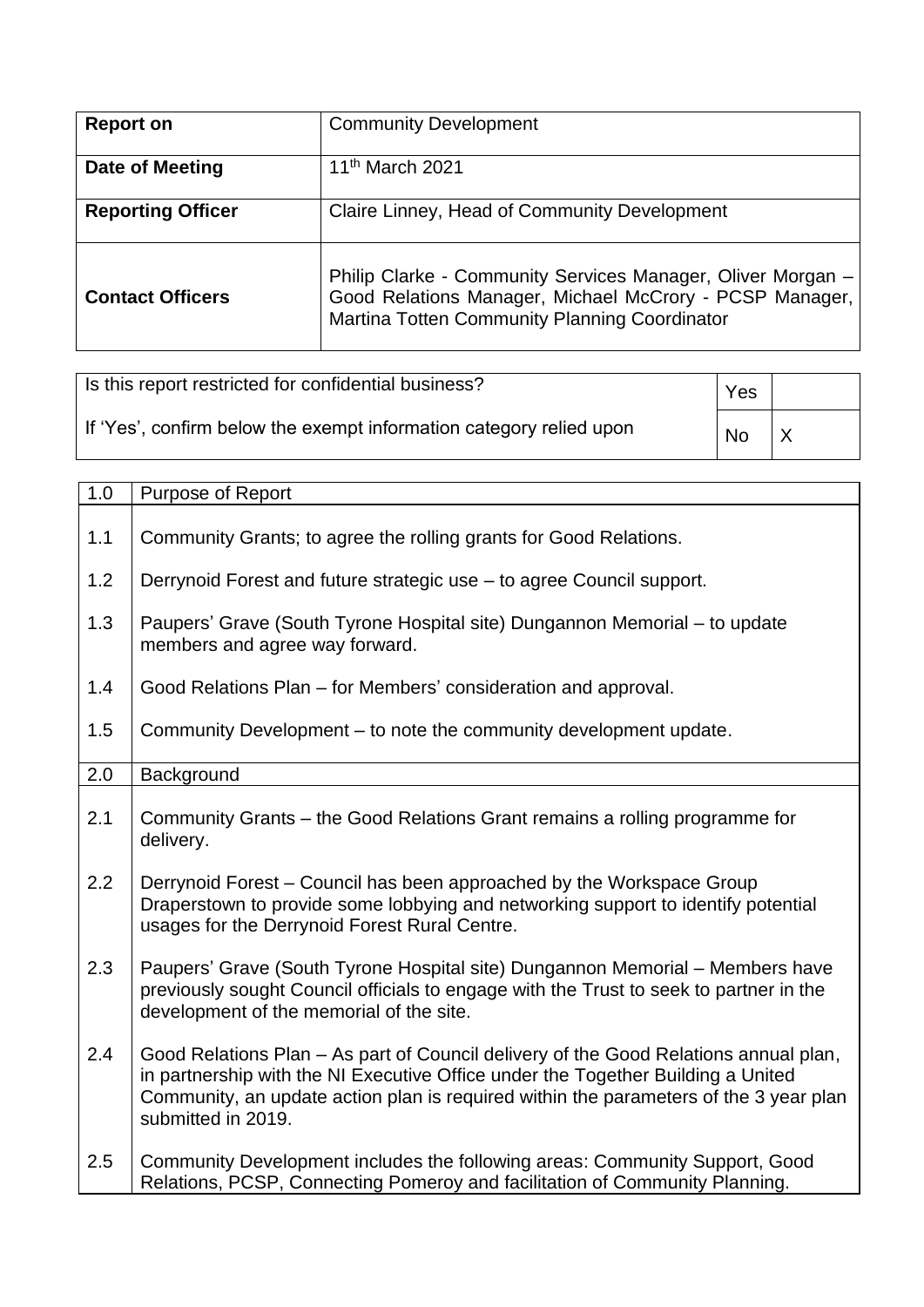| 3.0  | Main Report                                                                                                                                                                                                                                                                                                                                                                                                                                                                                                                                                                                                                                                                                                                                                                                                                                                                                                                                                                                                                                                                                                             |
|------|-------------------------------------------------------------------------------------------------------------------------------------------------------------------------------------------------------------------------------------------------------------------------------------------------------------------------------------------------------------------------------------------------------------------------------------------------------------------------------------------------------------------------------------------------------------------------------------------------------------------------------------------------------------------------------------------------------------------------------------------------------------------------------------------------------------------------------------------------------------------------------------------------------------------------------------------------------------------------------------------------------------------------------------------------------------------------------------------------------------------------|
| 3.1  | Community Grants – A recommendation for 2 grants is proposed for approval at a<br>total value of £2040. Please refer to Appendix 1.                                                                                                                                                                                                                                                                                                                                                                                                                                                                                                                                                                                                                                                                                                                                                                                                                                                                                                                                                                                     |
| 3.2. | Derrynoid Forest – The Derrynoid Forest Rural Centre houses a large conference and<br>training room supported by residential chalet accommodation. It does still remain in a<br>good state of repair, although it has not been used for over 8 years. Workspace<br>Drapertstown, who have the lease for the site and developed the facility, has been<br>exploring a number of uses with a range of stakeholders. A number of obstacles do<br>exist for the site; the partnership with DAERA and Forest Service regarding the use of<br>the site and flexibility for private sector use, and the need for support for the promotion<br>of the site as a regional facility for public service delivery. Council has been asked to<br>support Workspace in their negotiations with Forest Service regarding flexibility for<br>sub-let provision, and to promote the site as a strategic location for potential public<br>sector delivery e.g. decentralised offices/hub for government delivery. It is proposed<br>that Council would seek to support Workspace as above.                                                |
| 3.3  | Paupers' Grave (South Tyrone Hospital site) Dungannon Memorial - An update has<br>been sought from the Southern Health and Social Care Trust with regard to plans for<br>the memorial site for the Paupers' Grave Dungannon (located at South Tyrone<br>Hospital). Council has shared images with the Trust of the Cookstown site which was<br>developed sensitively by the legacy Cookstown District Council; these have also been<br>welcomed by the local History Group that has been campaigning for the memorial site<br>to be recognised.                                                                                                                                                                                                                                                                                                                                                                                                                                                                                                                                                                         |
|      | Council has asked the Trust to partner in the development of the site alongside the<br>local history group. We are waiting confirmation of this request; to date the Trust has<br>stated they have a draft design for the garden element of the site but not for the<br>memorial. Council has asked to see the design as a stakeholder. Council would ask<br>permission for use of funding from the Good Relations underspend up to a value of<br>£10,000 from the Decade of Anniversaries fund to support the recognition of the<br>memorial site and development of an exhibition with the History Group to be displayed<br>later 2021.                                                                                                                                                                                                                                                                                                                                                                                                                                                                               |
| 3.4  | Good Relations Plan – Mid Ulster District Council submitted a 3 year plan to the NI<br>Executive Office in 2019 for delivery under Together Building a United Community. As<br>part of this process an annual update is undertaken of the plan to take account of<br>programme delivery learning whilst still adhering to the 3 year plan objectives.<br>Given the Covid 19 restrictions on delivery a substantial amount of the action plan in<br>2020 was transferred online. This was successful in keeping groups engaged and in<br>sustaining the programmes. A number of the cultural events were cancelled and did<br>not take place and the uptake of grants was lower than in previous years. The<br>underspend that could not be delivered in an alternative format under the agreed<br>objectives and outcomes of the $2020 - 2021$ Action Plan is £20,000 (£15,000 NI<br>Executive funding and £5,000 Council).<br>It is proposed to retain the 2021-2022 Action Plan similar to the 3 year plan with<br>minor amendments. Please see attached the Good Relations Action Plan 2021 -<br>2022 in Appendix 2. |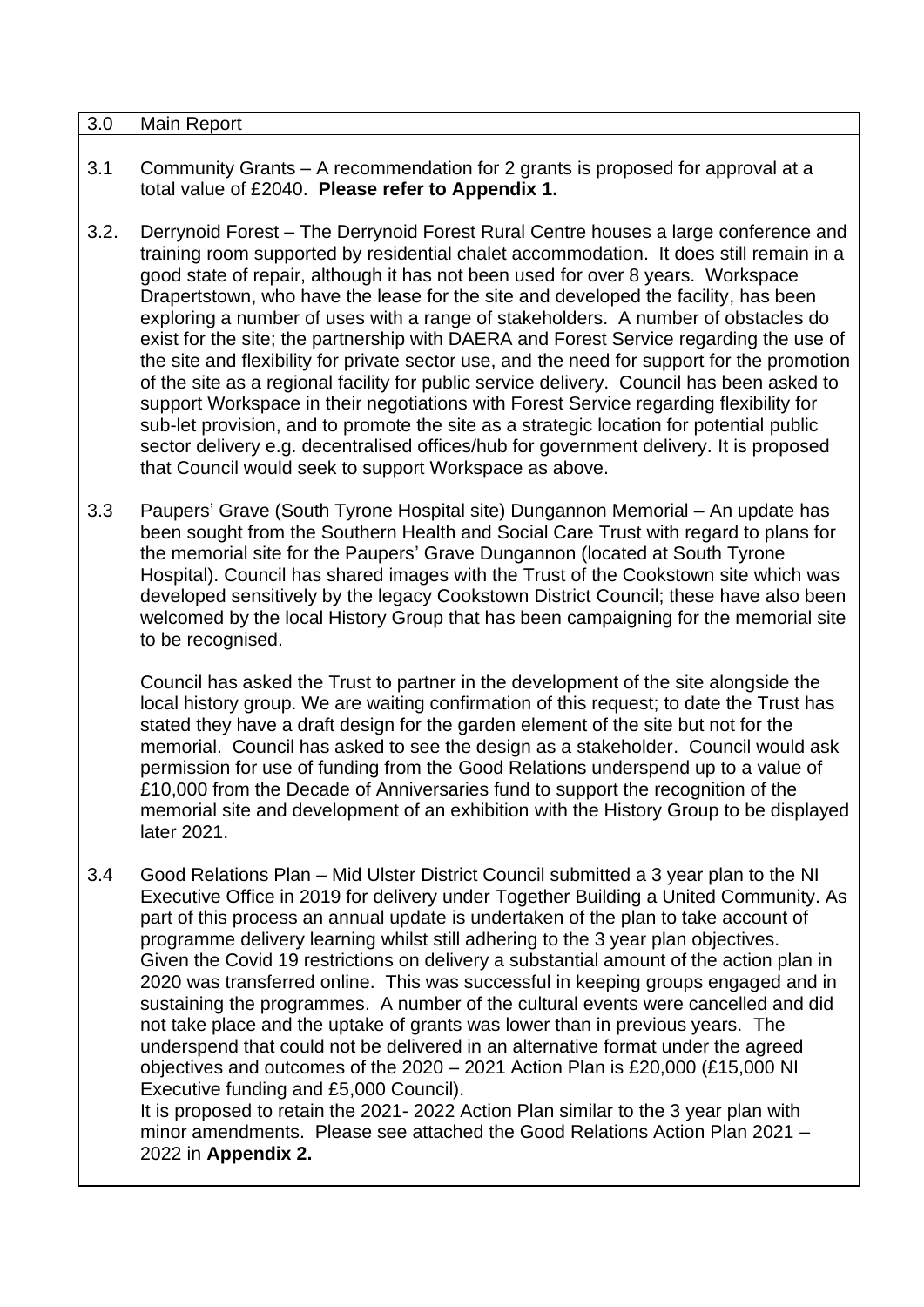| <b>Community Development Update</b>                                                                                                                                                                                                                                                                                                                                                                                  |
|----------------------------------------------------------------------------------------------------------------------------------------------------------------------------------------------------------------------------------------------------------------------------------------------------------------------------------------------------------------------------------------------------------------------|
| <b>Community Support</b><br>The Community Support team continues to work with groups regarding the delivery of<br>grants to respond to their communities.<br>The DEA meetings are still being progressed with members and community groups.                                                                                                                                                                          |
| <b>Grants Update</b><br>It is proposed to open the grants at the start of April and close at the end of April –<br>early May to allow groups to plan for community activity next year with some direction<br>on social distancing.                                                                                                                                                                                   |
| It is proposed that flexibility would remain for the strategic grants, including venues, in<br>relation to sustaining groups and activity.                                                                                                                                                                                                                                                                           |
| The small grants will be assessed based on activity programmes to be delivered.                                                                                                                                                                                                                                                                                                                                      |
| The events and festivals will remain to be guided by NI Executive Office guidelines on<br>allowing large groups of people to come together.                                                                                                                                                                                                                                                                          |
| <b>Emergency Support Funding</b><br>The Fuel stamps are currently being allocated in partnership with the schools. All post<br>primary schools received their stamps on Monday 22 <sup>nd</sup> and Tuesday 23 <sup>rd</sup> February.<br>The primary schools are receiving their allocation week commending 29 <sup>th</sup> February,<br>with follow up with a small number still to engage or to confirm numbers. |
| The original budget was exceeded by £10,000 due to increasing numbers of free<br>school meals being registered during the Covid19 period which are not yet registered<br>on the annual DE FSM. The budget was found within the existing Emergency Support<br>funding.                                                                                                                                                |
| <b>Good Relations</b><br>Good Relations is currently finalising the current plan and as per above is developing<br>the new Plan for $2021 - 2022$ , in line with the 3 year plan submission previously to the<br>Northern Ireland Executive Office.                                                                                                                                                                  |
| Peace IV Local Action Plan – The request for the extension to the programme and the<br>Towns Shared Space project (awnings and equipment to support outdoor events) is<br>with SEUPB for decision.                                                                                                                                                                                                                   |
| The PCSP team is currently finalising their plan and has commenced development of<br>their new plan under DOJ and NIPB. A copy of this will come to Committee for<br>information.                                                                                                                                                                                                                                    |
| Please see attached PCSP minutes for information in Appendix 3.                                                                                                                                                                                                                                                                                                                                                      |
| All of the partnership meetings are continuing via Zoom to accommodate members<br>and external partners.                                                                                                                                                                                                                                                                                                             |
|                                                                                                                                                                                                                                                                                                                                                                                                                      |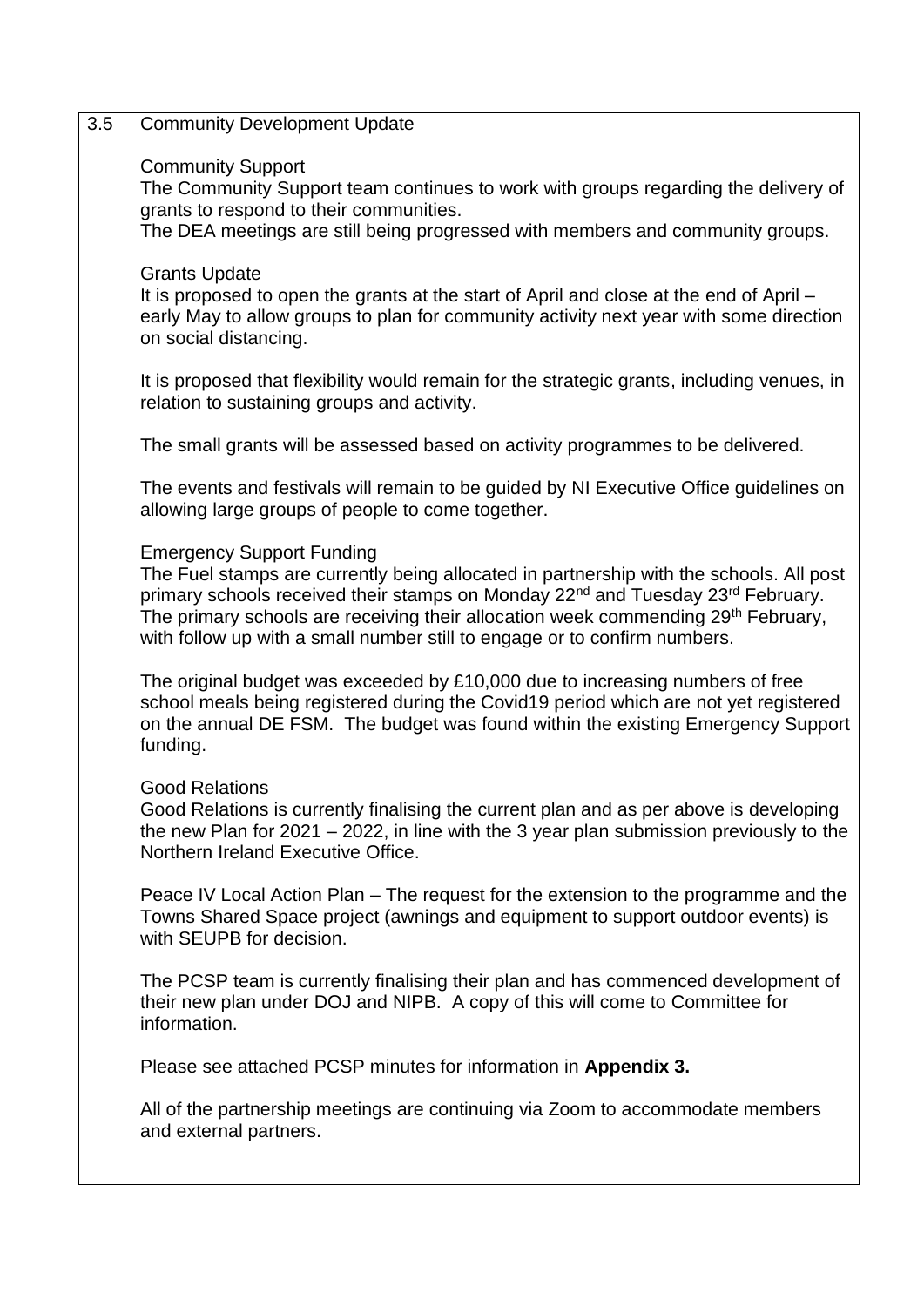| 4.0 | <b>Other Considerations</b>                                                                                                                       |  |  |  |
|-----|---------------------------------------------------------------------------------------------------------------------------------------------------|--|--|--|
| 4.1 | <b>Financial &amp; Human Resources Implications</b><br>Community Grants - Budget £2040.00                                                         |  |  |  |
|     | <b>Professional Support</b><br><b>None</b>                                                                                                        |  |  |  |
| 4.2 | <b>Equality and Good Relations Implications</b><br><b>None</b>                                                                                    |  |  |  |
| 4.3 | <b>Risk Management Implications</b><br>None                                                                                                       |  |  |  |
| 5.0 | <b>Recommendation(s)</b>                                                                                                                          |  |  |  |
| 5.1 | To agree the Good Relations Grants                                                                                                                |  |  |  |
| 5.2 | To agree to support Workspace in seeking potential usage for the Derrynoid Rural<br>Centre.                                                       |  |  |  |
| 5.3 | To agree to support the provision of a memorial site at the Paupers Grave site<br>Dungannon and to continue to seek to partner the Trust on this. |  |  |  |
| 5.4 | To agree the annual Good Relations Action Plan 2021 - 2022.                                                                                       |  |  |  |
| 5.5 | To note the Community Development update.                                                                                                         |  |  |  |
| 6.0 | <b>Documents Attached &amp; References</b>                                                                                                        |  |  |  |
| 6.1 | <b>Appendix 1 Community Grants</b><br>Appendix 2 Good Relations Plan<br><b>Appendix 3 PCSP Minutes</b>                                            |  |  |  |